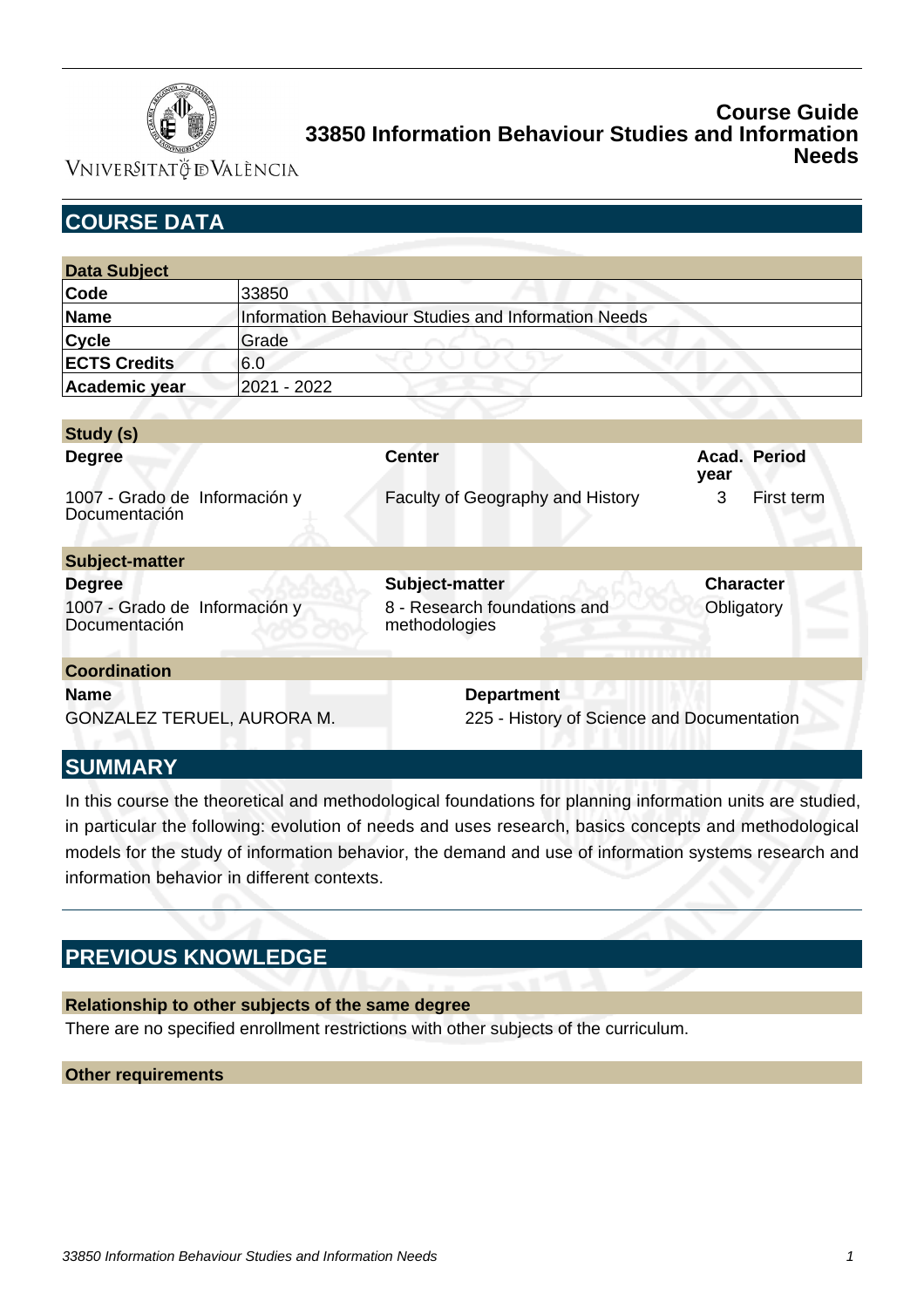

VNIVERSITATÖ ID VALÈNCIA

# **OUTCOMES**

### **1007 - Grado de Información y Documentación**

- Capacity to write analytical reports and summaries with regard to management and organisation of information.
- Demonstrate organisational and planning skills.
- Have oral and written communication skills in one's own language.
- Have skills for information management.
- Have problem-solving skills.
- Have decision-making capacity.
- Be able to work in a team and to integrate into multidisciplinary teams.
- Acknowledge diversity and multiculturalism.
- Be able to learn independently.
- Be able to analyse and interpret the information needs of actual and potential users, and to provide and organise the resources needed to ensure their satisfaction both with the information received and with their interaction with the information professional.
- Be able to identify the strengths and weaknesses of an information service, system or product by establishing and using evaluation indicators and developing solutions to improve their quality.
- Be able to search and retrieve information by methods that meet the expectations and needs of users in optimal conditions of cost and time.
- 1.Know the historical evolution of the needs and uses studies.
- 2.Distinguish the basic concepts involved in the study of information behavior.
- 3.Study the different perspectives on the information users research.
- 4.Know and use the main research methods to know the information users.
- 5.Analyze the utility that this type of research to improve and design information systems and services.

## **DESCRIPTION OF CONTENTS**

#### **1. General framework for the study of the needs and uses**

User studies in the context of the Information and Documentation degree.

#### **2. Background and historical development**

- The first studies: scientific user.
- The 60s: Influence of Social and Behavioral Sciences.
- The 70s: the CRUS and the INISS study.
- The 80s: conceptual framework and methodological principles
- The 90s: development of theoretical basis for the study of information behavior.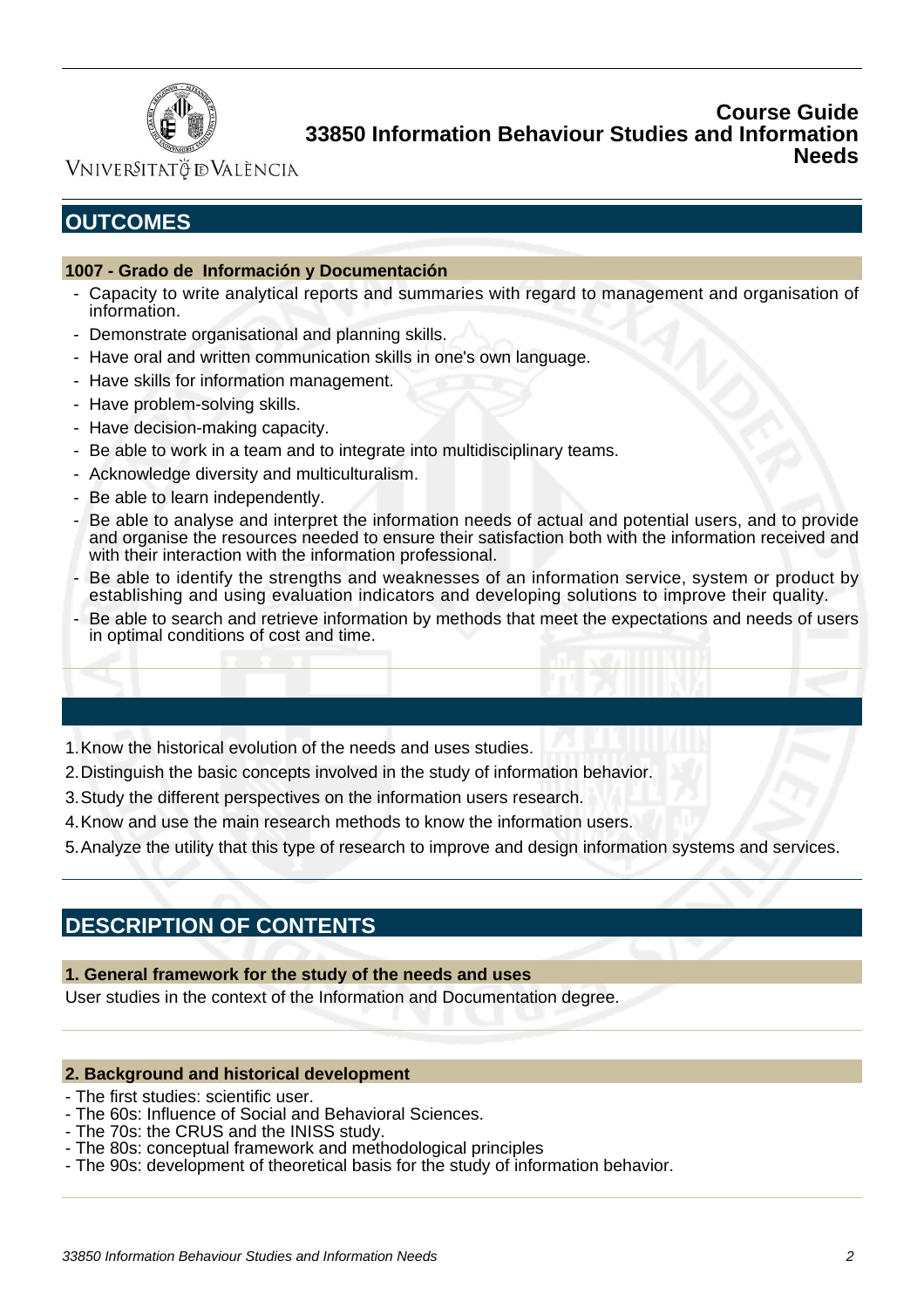

VNIVERSITATÖ ID VALÈNCIA

#### **3. Basic concepts**

- Objective / subjective information.
- The user.
- The informantion need and want.
- Demand and use.
- The information context.

### **4. Theoretical basis for the study of information behavior**

- The system and user paradigm
- Theoretical models for the study of information behavior.

### **5. Methodological foundations for the information behavior research**

- Quantitative and qualitative approach in studies on information behavior.

### **6. The information behavior in different contexts**

Information behavior in the context of organizations, research, professionals, in everyday life.

# **WORKLOAD**

| <b>ACTIVITY</b>                              | <b>Hours</b> | % To be attended |
|----------------------------------------------|--------------|------------------|
| Theory classes                               | 45,00        | 100              |
| Computer classroom practice                  | 15,00        | 100              |
| Attendance at events and external activities | 6,00         | 0                |
| Development of group work                    | 10,00        | O                |
| Development of individual work               | 9,00         | 0                |
| Study and independent work                   | 10,00        | 0                |
| Readings supplementary material              | 10,00        | 0                |
| Preparation of evaluation activities         | 20,00        | ი                |
| <b>Preparing lectures</b>                    | 5,00         | 0                |
| Preparation of practical classes and problem | 10,00        | 0                |
| Resolution of case studies                   | 10,00        | 0                |
| TOTAL                                        | 150,00       |                  |

# **TEACHING METHODOLOGY**

The teaching-learning of this course combines lectures, exercises in the classroom and practical work in the computer lab consisting of solving problems and case studies. This is complemented by the following activities: reading and analysis of professional articles, oral presentation of results and participation in forums where issues related to the theoretical contents will be discussed. The participation and initiative of the student will be assessed.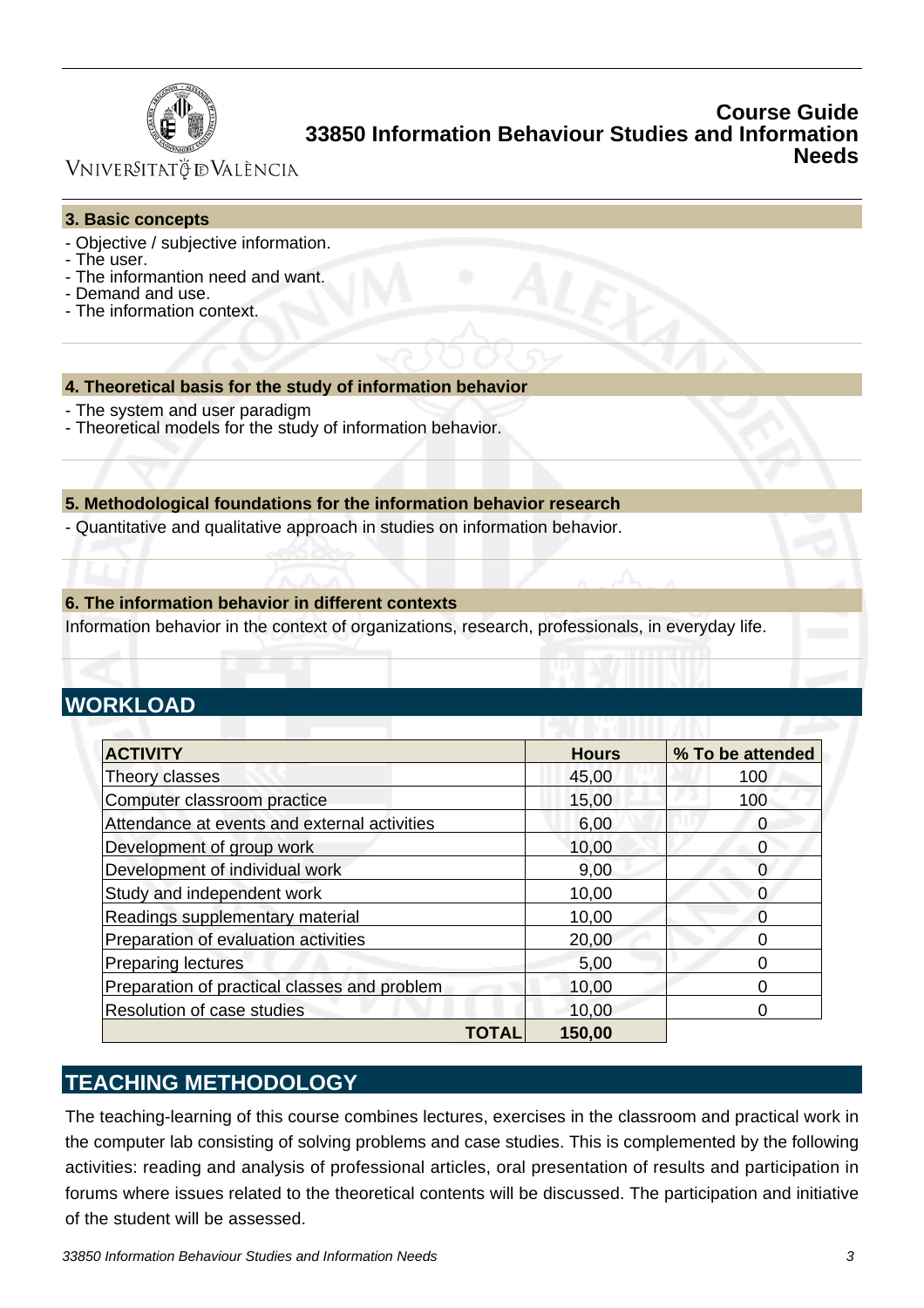

VNIVERSITATÖ ID VALÈNCIA

Students may participate in tutorships, either in person either via email or through the virtual classroom.

## **EVALUATION**

1.Written tests: the individual final exam will be a percentage of 50% of the final grade for the course. 2.Oral presentation and practical work will involve 50% of the final grade.

You need to deliver practical work before the final exam.

| Written tests         | 50%  |
|-----------------------|------|
| Oral presentations    | 20%  |
| <b>Practical work</b> | 30%  |
| <b>TOTAL</b>          | 100% |

To pass the course will be prerequisite to obtain 5 points in the written test.

This assessment starts from the premise that teaching at the University of Valencia is, by definition, oncampus lecture delivery method. In this sense, the student should be aware that attendance at both the theoretical and practical lectures is essential for proper monitoring of the contents of the course. The student must also consider the possibility to enroll part time when it is unable to attend all courses (60 credits). However, there is an exception for those students that justify it and request it. They have the possibility of being assessed without attending to all or part of the lectures. For these cases, students should proceed as follows:

- At the beginning of the course, student should inform to lecturer responsible for the course, the incidence that makes her/him unable to attend the class. This must be adequately justified in documentary form.
- The lectures in charge, in the light of this information, will decide the possibility of evaluation without full or partial assistance to the lectures.

Students who are in this situation must submit for evaluation all work required by the lecturer (not necessarily the same to those required for the course) and may also be called to defend them orally to the lecturer, and conduct a knowledge test. The weight of the final grade work will be 50% and the test the remaining 50% knowledge.

The delivery of practices or other exercises submitted to evaluation that haven't been made by the student or that come from a source and have not been properly cited will lead to failing the course.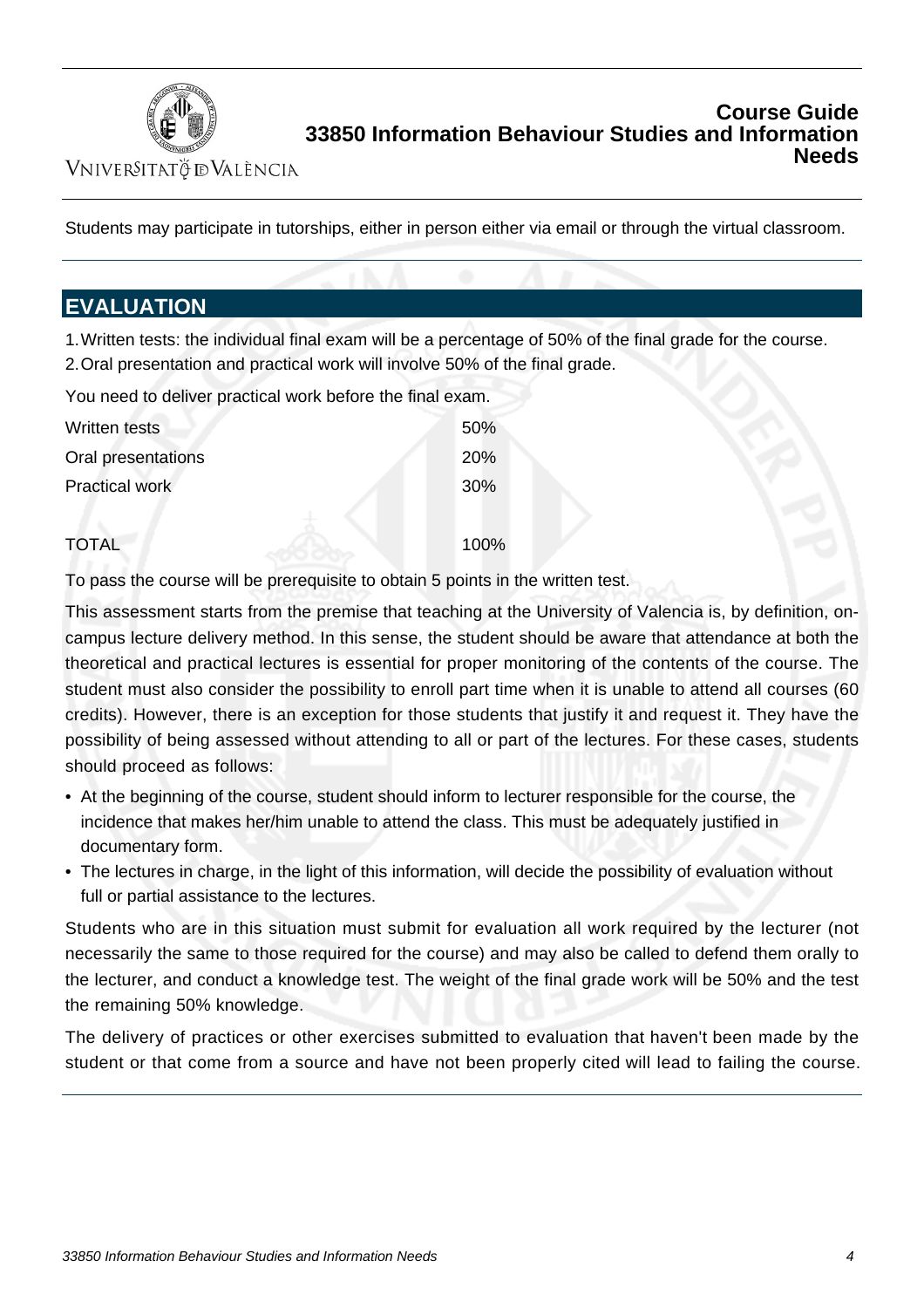

Vniver§itatğ dValència

# **REFERENCES**

#### **Basic**

- GONZÁLEZ TERUEL, A. Los estudios de necesidades y usos de la información: fundamentos y perspectivas actuales. Gijón: Trea, 2005.
- SANZ, E. Manual de Estudio de Usuarios. Madrid: Fundación Germán Sánchez Ruipérez, 1994.
- CASE, D. O. Looking for information: a survey of research on information seeking, needs, and behavior. 2nd ed. Amsterdam: Elsevier/Academic Press, 2007.
- GONZÁLEZ TERUEL, A; BARRIOS CERREJÓN, M. Métodos y técnicas para la investigación del comportamiento informacional. Fundamentos y nuevos desarrollos. Gijón: Trea, 2012.
- VILLASEÑOR-RODRIGUEZ, I. 2017. Estudios de usuarios de información. Diseño metodológico e informe final. Barcelona: UOC

#### **Additional**

- ABAD GARCÍA, M. F. Investigación evaluativa en Documentación: su aplicación en Documentación Médica. Valencia: Universitat de València, 1997.
- BAWDEN, D. User oriented evaluation. Aldershot: Gower, 1990.
- BRITTAIN, J. M. Pitfalls of user research, and some neglected areas. Social Science Information Studies. 1982, vol. 2, pp. 139-148.
- CASE, D.O. Looking for information: a survey of research on information seeking, needs and behavior. San Diego: Academic Press, 2002.
- DERVIN, B.; NILAN, M. Information needs and uses. Annual Review of Information Science and Technology. 1986, vol. 21, pp. 3-33.
- FERNÁNDEZ MOLINA, J.C. Enfoque objetivo y subjetivo del concepto información. Revista Española de Documentación Científica. 1994, vol. 17, nº3, pp. 320-331.
- FERREIRA, S. M. Estudo de necessidades de informação: dos paradigmas tradicionais à abordagem<br>sense-making. Documentos ABEBD, nº2. Disponible en: sense-making. Documentos ABEBD, nº2. Disponible en: <http://www.abecin.org.br/Textos/DocumentosABEBD2.pdf > Consulta: [29-11-2003].
- FISHER, K E.; ERDELEZ, S.; MCKECHNIE, E. F. (Eds.). Theories of information behavior. Medford, NJ: Information Today, 2005.
- LINE, M. B. Draft definitions: information needs, wants, demands and use. Aslib Proceedings. 1974, vol. 26, nº 2, p. 87.
- WILSON, T. D. On user studies and information needs. Journal of Documentation. 1981, vol. 37, nº1, pp. 3-15.
- SIATRI, R. The evolution of user studies. Libri. International Journal of Libraries and Information Services. 1999, vol. 49, pp. 132-141.

# **ADDENDUM COVID-19**

**This addendum will only be activated if the health situation requires so and with the prior agreement of the Governing Council**

### **PRESENTIAL / SEMI-PRESENTIAL TEACHING**

**1. Contents**